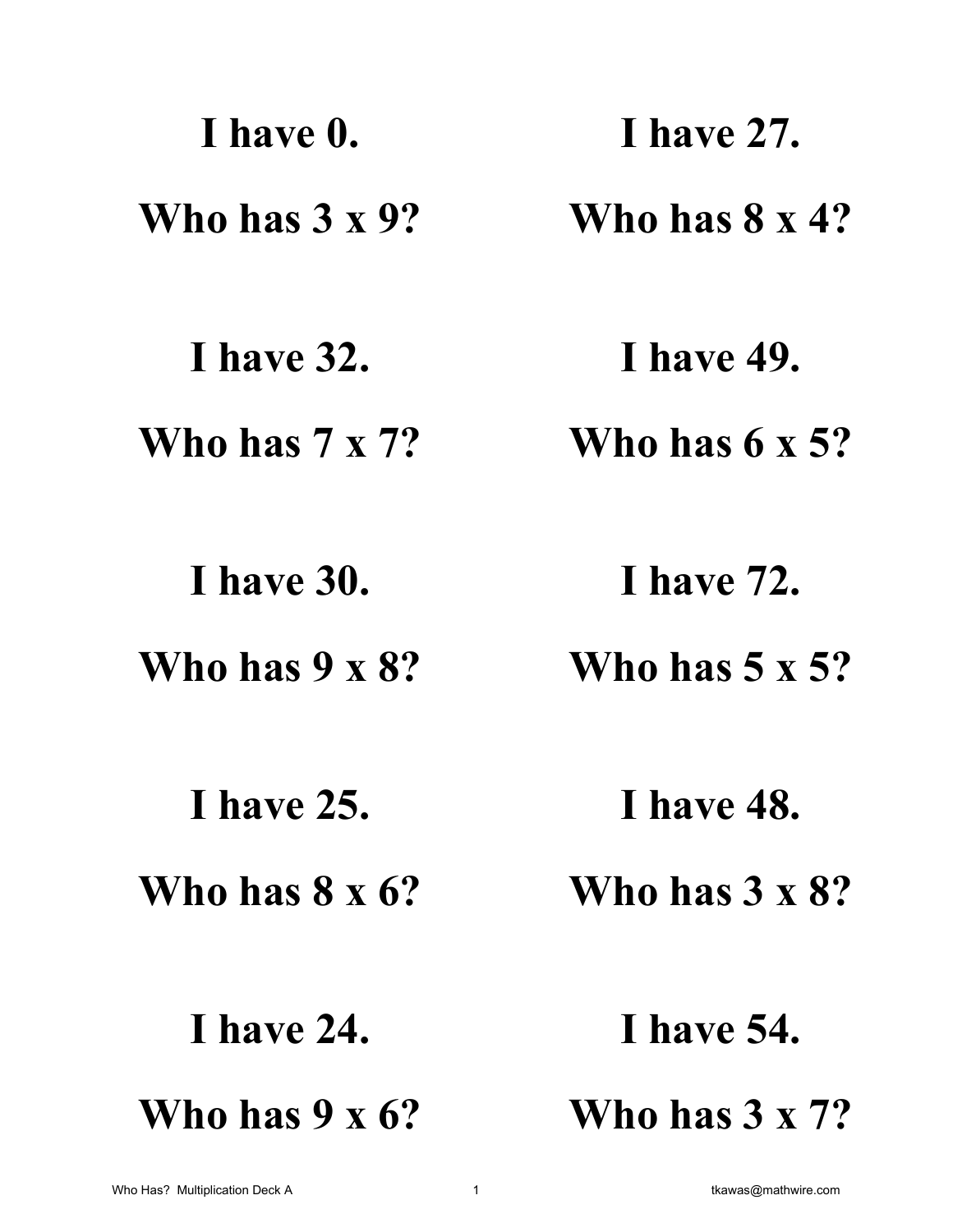| <b>I</b> have 21.      | <b>I</b> have 18.       |
|------------------------|-------------------------|
| Who has $6 \times 3$ ? | Who has $8 \times 8$ ?  |
| I have 64.             | <b>I</b> have 36.       |
| Who has $9 \times 4?$  | Who has $6 \times 7$ ?  |
| <b>I</b> have 42.      | I have 56.              |
| Who has $7 \times 8$ ? | Who has $4 \times 4?$   |
| <b>I</b> have 16.      | I have 63.              |
| Who has $7 \times 9$ ? | Who has $10 \times 4$ ? |
| <b>I</b> have 40.      | <b>I</b> have 12.       |
| Who has $3 \times 4$ ? | Who has $7 \times 5$ ?  |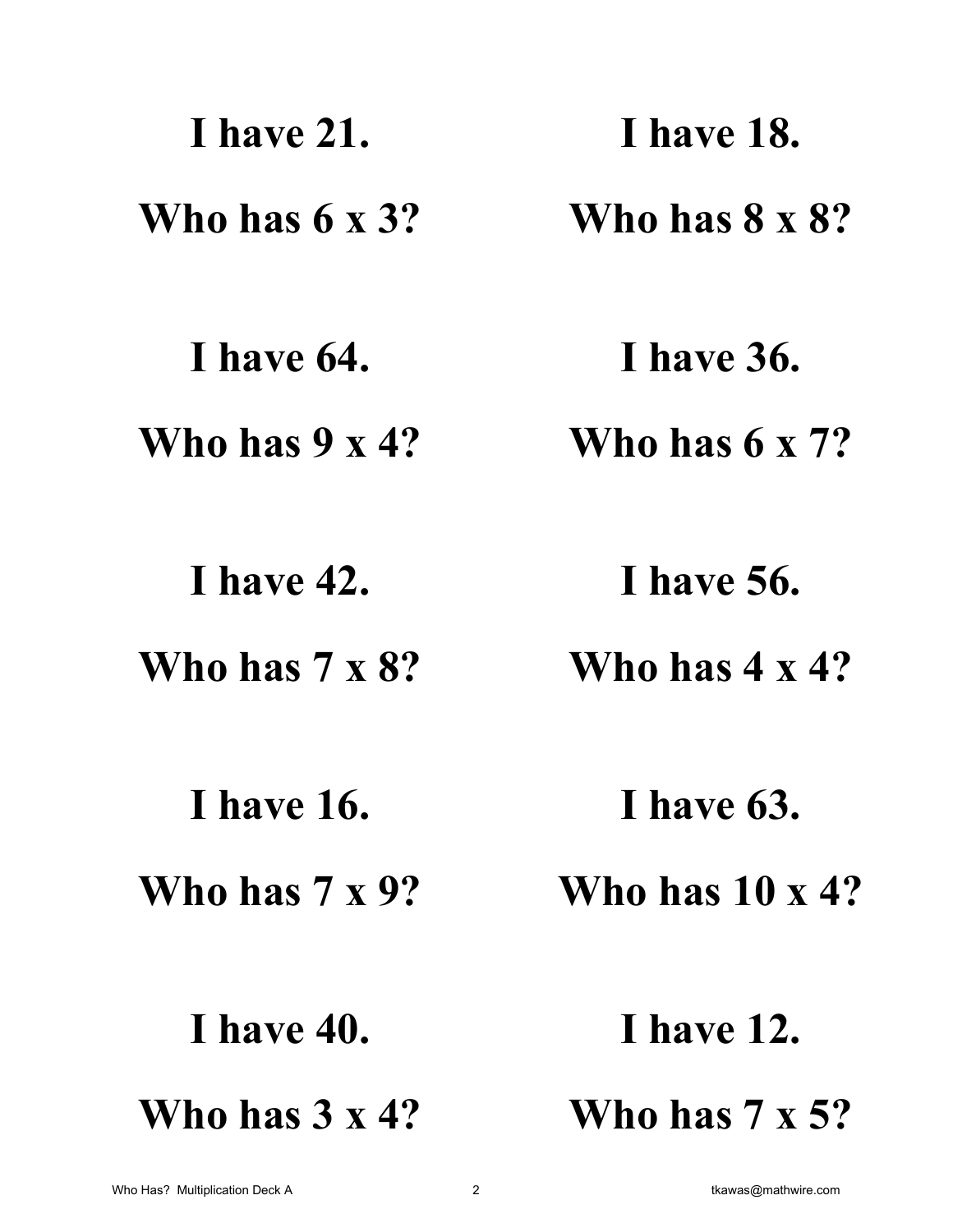| <b>I</b> have 35.      | <b>I</b> have 28.       |
|------------------------|-------------------------|
| Who has $7 \times 4$ ? | Who has $5 \times 10$ ? |
| <b>I</b> have 50.      | <b>I</b> have 81.       |
| Who has $9 \times 9$ ? | Who has $6 \times 10$ ? |
| I have 60.             | <b>I</b> have 45.       |
| Who has $5 \times 9$ ? | Who has $2 \times 7$ ?  |
| <b>I</b> have 14.      | I have 9.               |
| Who has $3 \times 3$ ? | Who has $10 \times 7$ ? |
| <b>I</b> have 70.      | <b>I</b> have 20.       |
| Who has $4 \times 5$ ? | Who has $3 \times 0?$   |